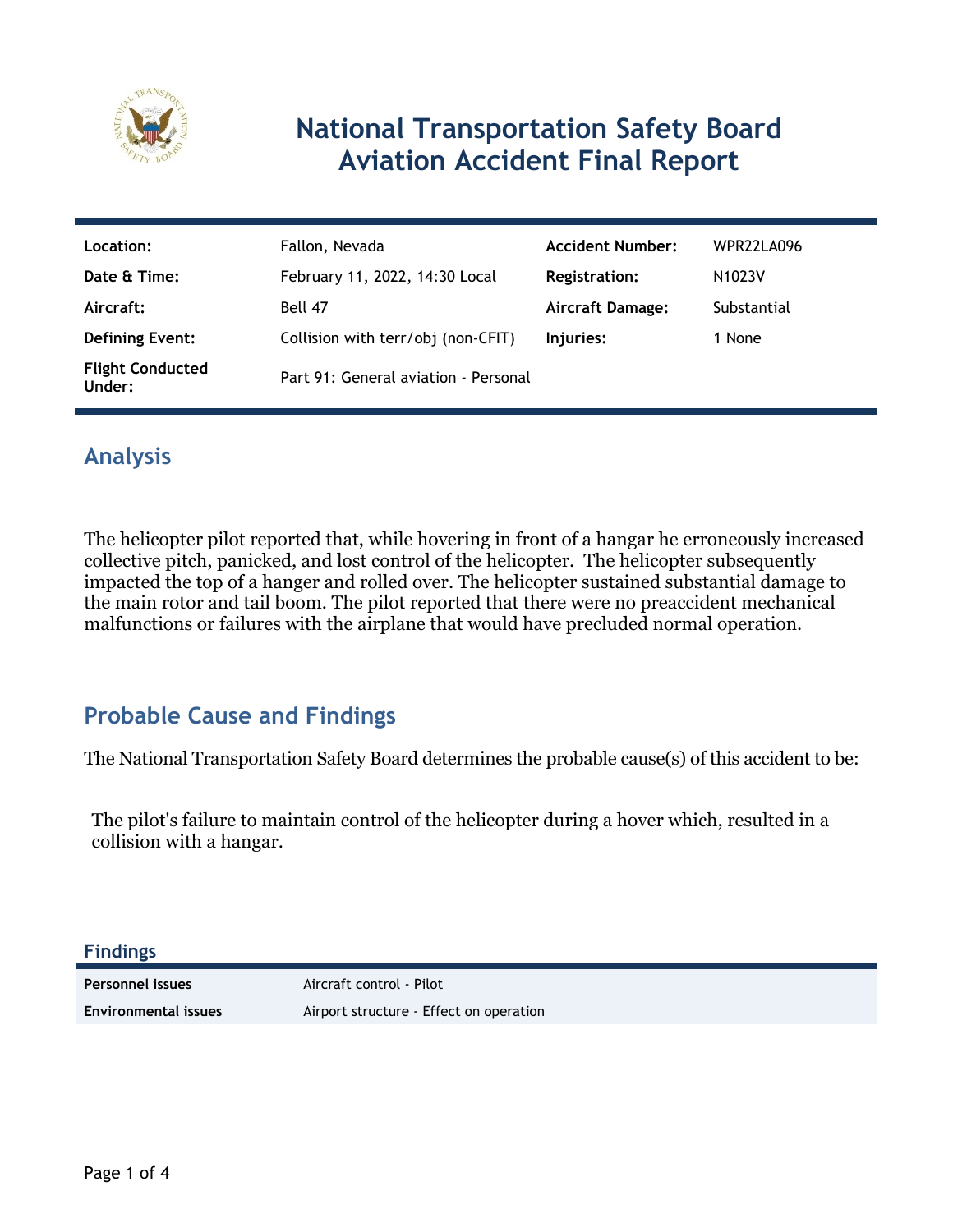## **Factual Information**

#### **History of Flight**

**Maneuvering-hover** Collision with terr/obj (non-CFIT) (Defining event)

#### **Pilot Information**

| Certificate:                     | Airline transport; Commercial;<br>Flight instructor                                  | Age:                              | 84, Male          |
|----------------------------------|--------------------------------------------------------------------------------------|-----------------------------------|-------------------|
| Airplane Rating(s):              | Single-engine land; Single-engine<br>sea; Multi-engine land                          | Seat Occupied:                    | <b>Unknown</b>    |
| <b>Other Aircraft Rating(s):</b> | Helicopter                                                                           | <b>Restraint Used:</b>            | 4-point           |
| Instrument Rating(s):            | Airplane                                                                             | <b>Second Pilot Present:</b>      | No                |
| Instructor Rating(s):            | Airplane multi-engine; Airplane<br>single-engine; Helicopter;<br>Instrument airplane | <b>Toxicology Performed:</b>      |                   |
| <b>Medical Certification:</b>    | None Without waivers/limitations                                                     | Last FAA Medical Exam:            | November 4, 2013  |
| <b>Occupational Pilot:</b>       | <b>UNK</b>                                                                           | Last Flight Review or Equivalent: | February 16, 2022 |
| <b>Flight Time:</b>              | 11000 hours (Total, all aircraft), 50 hours (Total, this make and model)             |                                   |                   |

### **Aircraft and Owner/Operator Information**

| Aircraft Make:                | Bell                               | <b>Registration:</b>                     | N1023V          |
|-------------------------------|------------------------------------|------------------------------------------|-----------------|
| Model/Series:                 | 47 G <sub>2</sub>                  | <b>Aircraft Category:</b>                | Helicopter      |
| Year of Manufacture:          | 1959                               | <b>Amateur Built:</b>                    |                 |
| Airworthiness Certificate:    | Normal                             | Serial Number:                           | 2021            |
| <b>Landing Gear Type:</b>     | <b>Skid</b>                        | Seats:                                   | 2               |
| Date/Type of Last Inspection: | November 4, 2021 Annual            | <b>Certified Max Gross Wt.:</b>          | 2450 lbs        |
| Time Since Last Inspection:   | 5.2 Hrs                            | Engines:                                 | 1 Reciprocating |
| Airframe Total Time:          | 12359 Hrs as of last<br>inspection | <b>Engine Manufacturer:</b>              | Lycoming        |
| ELT:                          | Not installed                      | <b>Engine Model/Series:</b>              | <b>VO435A1F</b> |
| <b>Registered Owner:</b>      |                                    | <b>Rated Power:</b>                      | 260 Horsepower  |
| Operator:                     |                                    | <b>Operating Certificate(s)</b><br>Held: | None            |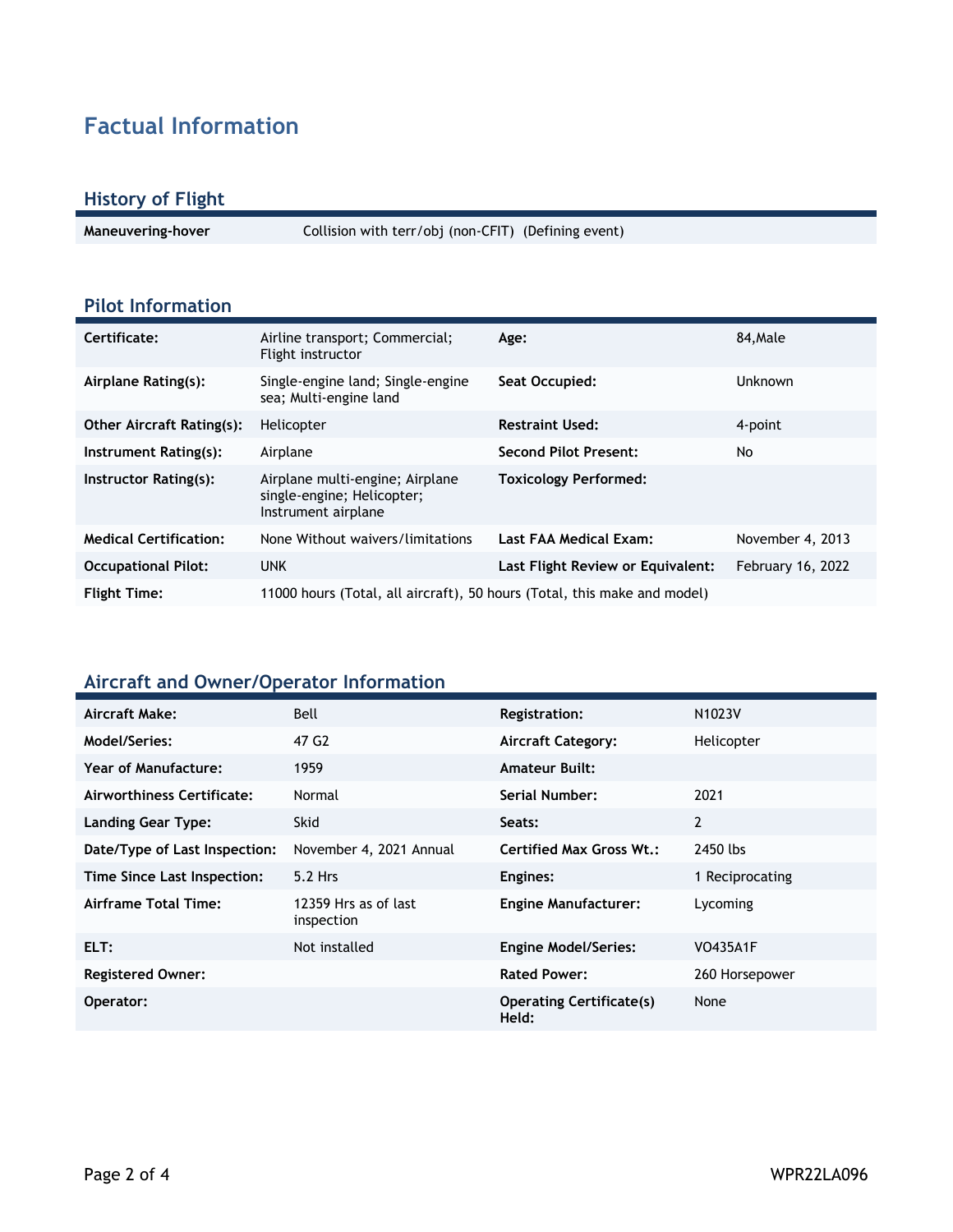### **Meteorological Information and Flight Plan**

| <b>Conditions at Accident Site:</b>     | Visual (VMC)                     | <b>Condition of Light:</b>                     | Day              |
|-----------------------------------------|----------------------------------|------------------------------------------------|------------------|
| <b>Observation Facility, Elevation:</b> | KNFL, 3934 ft msl                | Distance from Accident Site:                   | 0 Nautical Miles |
| <b>Observation Time:</b>                | 14:00 Local                      | Direction from Accident Site:                  |                  |
| <b>Lowest Cloud Condition:</b>          | Clear                            | Visibility                                     |                  |
| Lowest Ceiling:                         | None                             | Visibility (RVR):                              |                  |
| Wind Speed/Gusts:                       |                                  | <b>Turbulence Type</b><br>Forecast/Actual:     | None / None      |
| <b>Wind Direction:</b>                  |                                  | <b>Turbulence Severity</b><br>Forecast/Actual: | N/A / N/A        |
| <b>Altimeter Setting:</b>               | 30.36 inches Hg                  | <b>Temperature/Dew Point:</b>                  | 12°C / -25°C     |
| <b>Precipitation and Obscuration:</b>   | No Obscuration; No Precipitation |                                                |                  |
| <b>Departure Point:</b>                 | Fallon, NV                       | Type of Flight Plan Filed:                     | None             |
| Destination:                            | Fallon, NV                       | <b>Type of Clearance:</b>                      | None             |
| <b>Departure Time:</b>                  |                                  | Type of Airspace:                              | Class G          |

## **Airport Information**

| Airport:                  | <b>Fallon Municipal FLX</b> | <b>Runway Surface Type:</b>                |                                             |
|---------------------------|-----------------------------|--------------------------------------------|---------------------------------------------|
| <b>Airport Elevation:</b> | 3929 ft msl                 | <b>Runway Surface</b><br><b>Condition:</b> | Dry                                         |
| Runway Used:              |                             | IFR Approach:                              | None                                        |
| Runway<br>Length/Width:   |                             | <b>VFR Approach/Landing:</b>               | Full stop; Straight-<br>in; Traffic pattern |

## **Wreckage and Impact Information**

| Crew Injuries:         | 1 None | Aircraft Damage:        | Substantial           |
|------------------------|--------|-------------------------|-----------------------|
| Passenger<br>Injuries: | N/A    | <b>Aircraft Fire:</b>   | None                  |
| Ground Injuries:       |        | Aircraft<br>Explosion:  | None                  |
| Total Injuries:        | 1 None | Latitude,<br>Longitude: | 39.499169, -118.74879 |